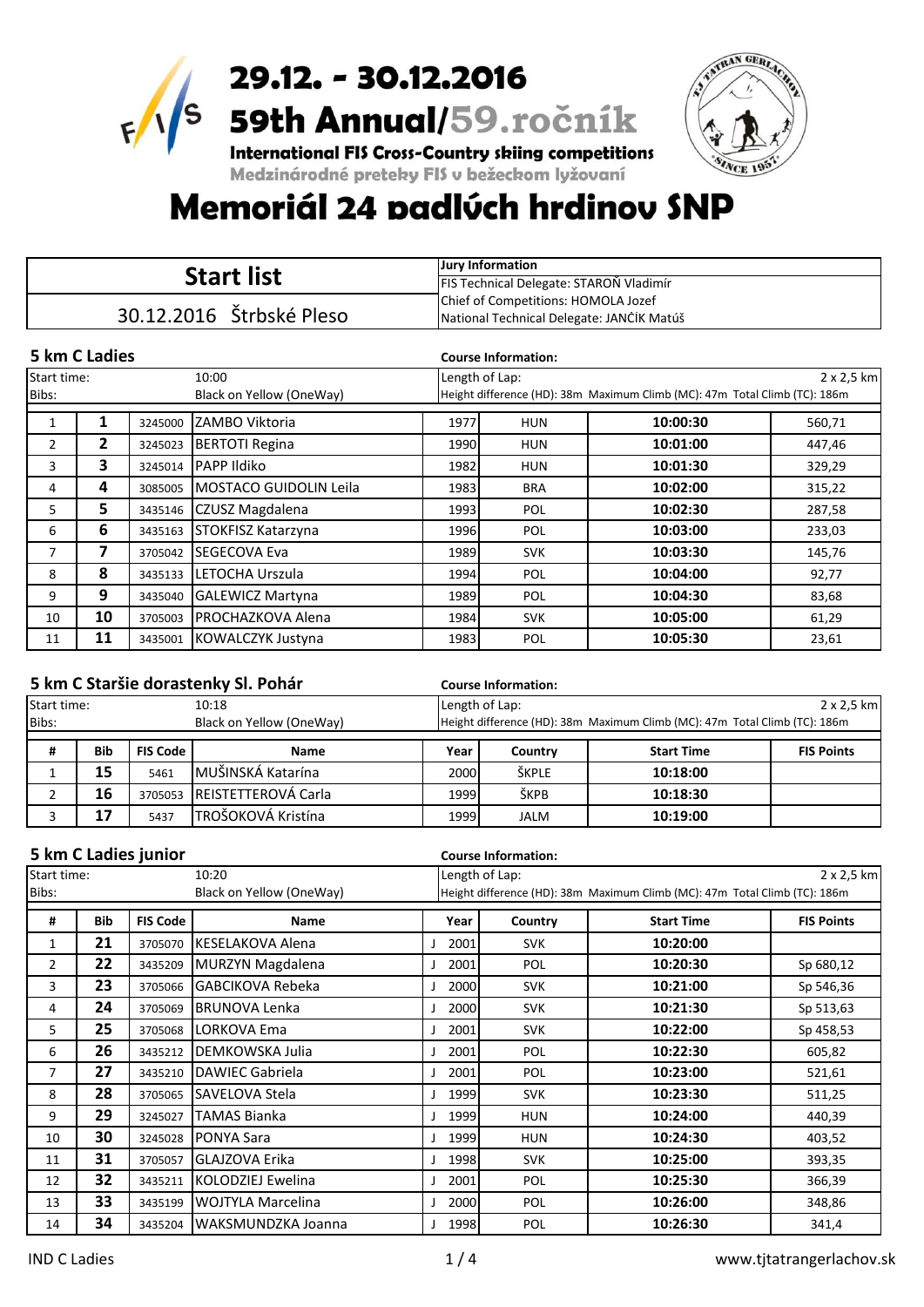| #  | Bib | <b>FIS Code</b> | Name                      | Year | Country    | <b>Start Time</b> | <b>FIS Points</b> |
|----|-----|-----------------|---------------------------|------|------------|-------------------|-------------------|
| 15 | 35  | 3705060         | DZUGANOVA Karin           | 2000 | <b>SVK</b> | 10:27:00          | 331,39            |
| 16 | 36  | 3435203         | <b>GRUSZKA Kamila</b>     | 2000 | <b>POL</b> | 10:27:30          | 326,46            |
| 17 | 37  | 3435190         | <b>WANDZEL Justyna</b>    | 1999 | POL        | 10:28:00          | 322,56            |
| 18 | 38  | 3435191         | <b>PYTEL Klaudia</b>      | 1999 | <b>POL</b> | 10:28:30          | 292,26            |
| 19 | 39  | 3435202         | <b>KALETA Weronika</b>    | 1999 | POL        | 10:29:00          | 264,74            |
| 20 | 40  | 3705061         | <b>MICHALICKOVA Lucia</b> | 1999 | <b>SVK</b> | 10:29:30          | 226,09            |
| 21 | 41  | 3435187         | PIEKARZ Iwona             | 1999 | <b>POL</b> | 10:30:00          | 212,99            |
| 22 | 42  | 3435176         | NAWARA Emilia             | 1998 | POL        | 10:30:30          | 205,98            |
| 23 | 43  | 3435189         | <b>RUCKA Eliza</b>        | 2000 | <b>POL</b> | 10:31:00          | 191,3             |
| 24 | 44  | 3705059         | SEFCIKOVA Zuzana          | 2000 | <b>SVK</b> | 10:31:30          | 188,38            |
| 25 | 45  | 3435177         | <b>BOCZKOWSKA Kamila</b>  | 1999 | POL        | 10:32:00          | 163,63            |
| 26 | 46  | 3705049         | <b>SMERCIAKOVA Aneta</b>  | 1997 | <b>SVK</b> | 10:32:30          | 160,58            |
| 27 | 47  | 3435175         | PRADZIAD Justyna          | 1997 | <b>POL</b> | 10:33:00          | 149,35            |

Total: 41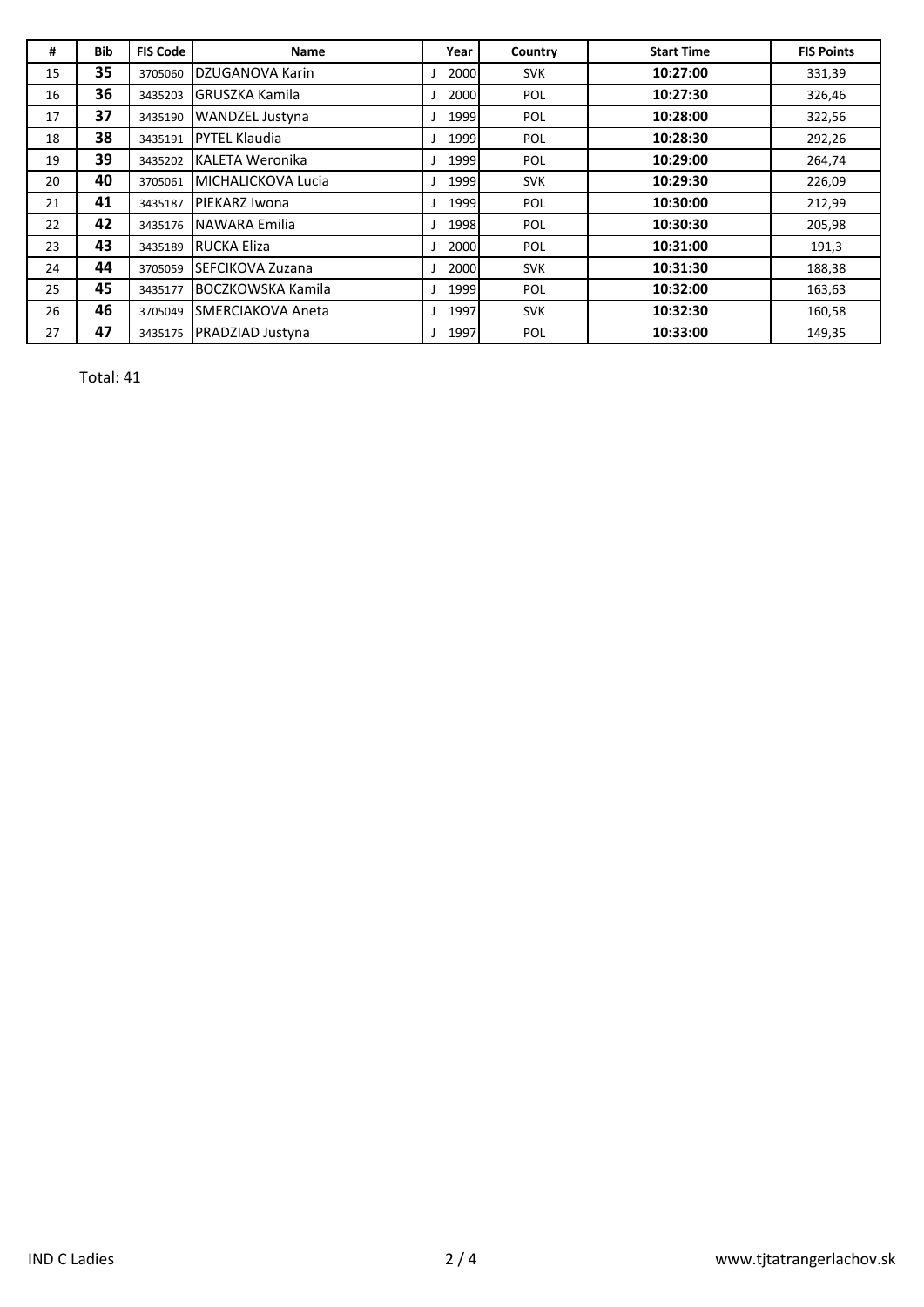

29.12. - 30.12.2016 59th Annual/59.ročník

**International FIS Cross-Country skiing competitions** Medzinárodné preteky FIS v bežeckom lyžovaní



## Memoriál 24 padlúch hrdinov SNP

|                |             |                 |                                |                | <b>Jury Information</b>                 |                                                                            |                   |  |  |  |
|----------------|-------------|-----------------|--------------------------------|----------------|-----------------------------------------|----------------------------------------------------------------------------|-------------------|--|--|--|
|                |             |                 | <b>Start list</b>              |                | FIS Technical Delegate: STAROŇ Vladimír |                                                                            |                   |  |  |  |
|                |             |                 |                                |                | Chief of Competitions: HOMOLA Jozef     |                                                                            |                   |  |  |  |
|                |             |                 | 30.12.2016 Štrbské Pleso       |                |                                         | National Technical Delegate: JANČÍK Matúš                                  |                   |  |  |  |
|                |             |                 |                                |                |                                         |                                                                            |                   |  |  |  |
|                | 10 km C Men |                 |                                |                | <b>Course Information:</b>              |                                                                            |                   |  |  |  |
| Start time:    |             |                 | 11:15                          | Length of Lap: |                                         |                                                                            | 4 x 2,5 km        |  |  |  |
| Bibs:          |             |                 | Black on White (Gerlachov)     |                |                                         | Height difference (HD): 38m Maximum Climb (MC): 47m Total Climb (TC): 372m |                   |  |  |  |
| #              | <b>Bib</b>  | <b>FIS Code</b> | <b>Name</b>                    | Year           | Country                                 | <b>Start Time</b>                                                          | <b>FIS Points</b> |  |  |  |
| $\mathbf{1}$   | 1           | 3240037         | <b>REZNICSEK Zsolt</b>         | 1987           | <b>HUN</b>                              | 11:15:00                                                                   | <b>No</b>         |  |  |  |
| $\overline{2}$ | 2           |                 | 3240035 KOVACS Domonkos Matyas | 1974           | <b>HUN</b>                              | 11:15:30                                                                   | 334,58            |  |  |  |
| 3              | 3           | 3430232         | <b>TWARDOWSKI Jakub</b>        | 1993           | POL                                     | 11:16:00                                                                   | 226,28            |  |  |  |
| 4              | 4           | 3430284         | KOSCIELNIAK Kacper             | 1996           | POL                                     | 11:16:30                                                                   | 221,58            |  |  |  |
| 5              | 5           | 3430246         | <b>LANDA Michal</b>            | 1995           | POL                                     | 11:17:00                                                                   | 175,79            |  |  |  |
| 6              | 6           | 3700072         | <b>TUKA Ondrej</b>             | 1991           | <b>SVK</b>                              | 11:17:30                                                                   | 173,51            |  |  |  |
| $\overline{7}$ | 7           | 3430074         | <b>GRACZ Boguslaw</b>          | 1977           | POL                                     | 11:18:00                                                                   | 142,63            |  |  |  |
| 8              | 8           | 3430219         | <b>BRIL Dawid</b>              | 1994           | <b>POL</b>                              | 11:18:30                                                                   | 141,27            |  |  |  |
| 9              | 9           | 3430264         | <b>ANTOLEC Kacper</b>          | 1996           | POL                                     | 11:19:00                                                                   | 141               |  |  |  |
| 10             | 10          | 3700070         | MICHALOVSKY Rudolf             | 1992           | <b>SVK</b>                              | 11:19:30                                                                   | 128,87            |  |  |  |
| 11             | 11          | 3430209         | <b>CHOWANIAK Mateusz</b>       | 1995           | POL                                     | 11:20:00                                                                   | 111,64            |  |  |  |
| 12             | 12          | 3430227         | <b>RUCKI Bartlomiej</b>        | 1995           | POL                                     | 11:20:30                                                                   | 105,17            |  |  |  |
| 13             | 13          | 3700081         | <b>KORISTEK Jan</b>            | 1996           | <b>SVK</b>                              | 11:21:00                                                                   | 102,62            |  |  |  |
| 14             | 14          | 3430211         | PRADZIAD Andrzej               | 1994           | POL                                     | 11:21:30                                                                   | 97,23             |  |  |  |
| 15             | 15          | 3700074         | <b>SULEK Miroslav</b>          | 1993           | <b>SVK</b>                              | 11:22:00                                                                   | 97,06             |  |  |  |
| 16             | 16          | 3700073         | <b>SEGEC Andrej</b>            | 1994           | <b>SVK</b>                              | 11:22:30                                                                   | 87,74             |  |  |  |
| 17             | 17          | 3430141         | <b>ANTOLEC Jan</b>             | 1990           | POL                                     | 11:23:00                                                                   | 70,38             |  |  |  |
| 18             | 18          | 3700049         | <b>MLYNAR Peter</b>            | 1988           | <b>SVK</b>                              | 11:23:30                                                                   | 48,03             |  |  |  |
| 19             | 19          | 3430249         | <b>BURY Dominik</b>            | 1996           | POL                                     | 11:24:00                                                                   | 45,88             |  |  |  |

|                                     |     |                 | 7,5 km C Starší dorastenci SI. Pohár                                       |                | <b>Course Information:</b> |                   |                   |  |  |  |
|-------------------------------------|-----|-----------------|----------------------------------------------------------------------------|----------------|----------------------------|-------------------|-------------------|--|--|--|
| Start time:                         |     |                 | 11:50                                                                      | Length of Lap: |                            |                   | $3 \times 2.5$ km |  |  |  |
| Bibs:<br>Black on White (Gerlachov) |     |                 | Height difference (HD): 38m Maximum Climb (MC): 47m Total Climb (TC): 279m |                |                            |                   |                   |  |  |  |
| #                                   | Bib | <b>FIS Code</b> | <b>Name</b>                                                                | Year           | Country                    | <b>Start Time</b> | <b>FIS Points</b> |  |  |  |
|                                     | 23  | 4138            | CHLEBNIČAN Marko                                                           | 1999           | <b>STJL</b>                | 11:50:00          |                   |  |  |  |
| 2                                   | 24  | 4878            | <b>PAVELLA Martin</b>                                                      | 2000           | <b>TJVY</b>                | 11:50:30          |                   |  |  |  |
| 3                                   | 25  | 6764            | KOŠÚT Mário                                                                | 1999           | <b>KBBR</b>                | 11:51:00          |                   |  |  |  |
| 4                                   | 26  | 4505            | GAJDOŠ Jaroslav                                                            | 2000           | <b>TJVY</b>                | 11:51:30          |                   |  |  |  |

| 7,5 km C Men junior |     |                 |                            |  | <b>Course Information:</b>                                                 |            |                   |                   |  |
|---------------------|-----|-----------------|----------------------------|--|----------------------------------------------------------------------------|------------|-------------------|-------------------|--|
| Start time:         |     |                 | 11:53                      |  | Length of Lap:                                                             |            |                   | 3 x 2,5 km        |  |
| Bibs:               |     |                 | Black on White (Gerlachov) |  | Height difference (HD): 38m Maximum Climb (MC): 47m Total Climb (TC): 279m |            |                   |                   |  |
| #                   | Bib | <b>FIS Code</b> | <b>Name</b>                |  | Year                                                                       | Country    | <b>Start Time</b> | <b>FIS Points</b> |  |
|                     | 31  | 3700115         | <b>ISKVARENINA Martin</b>  |  | 1999                                                                       | <b>SVK</b> | 11:53:00          | No                |  |
|                     | 32  |                 | 3700116 RENDA Andrej       |  | 2000                                                                       | <b>SVK</b> | 11:53:30          | No                |  |
|                     | 33  | 3240036         | <b>BIRO Balint</b>         |  | 2000                                                                       | <b>HUN</b> | 11:54:00          | 648,91            |  |
| 4                   | 34  |                 | 3240034 GYALLAI Mate Janos |  | 2000                                                                       | <b>HUN</b> | 11:54:30          | 364,68            |  |